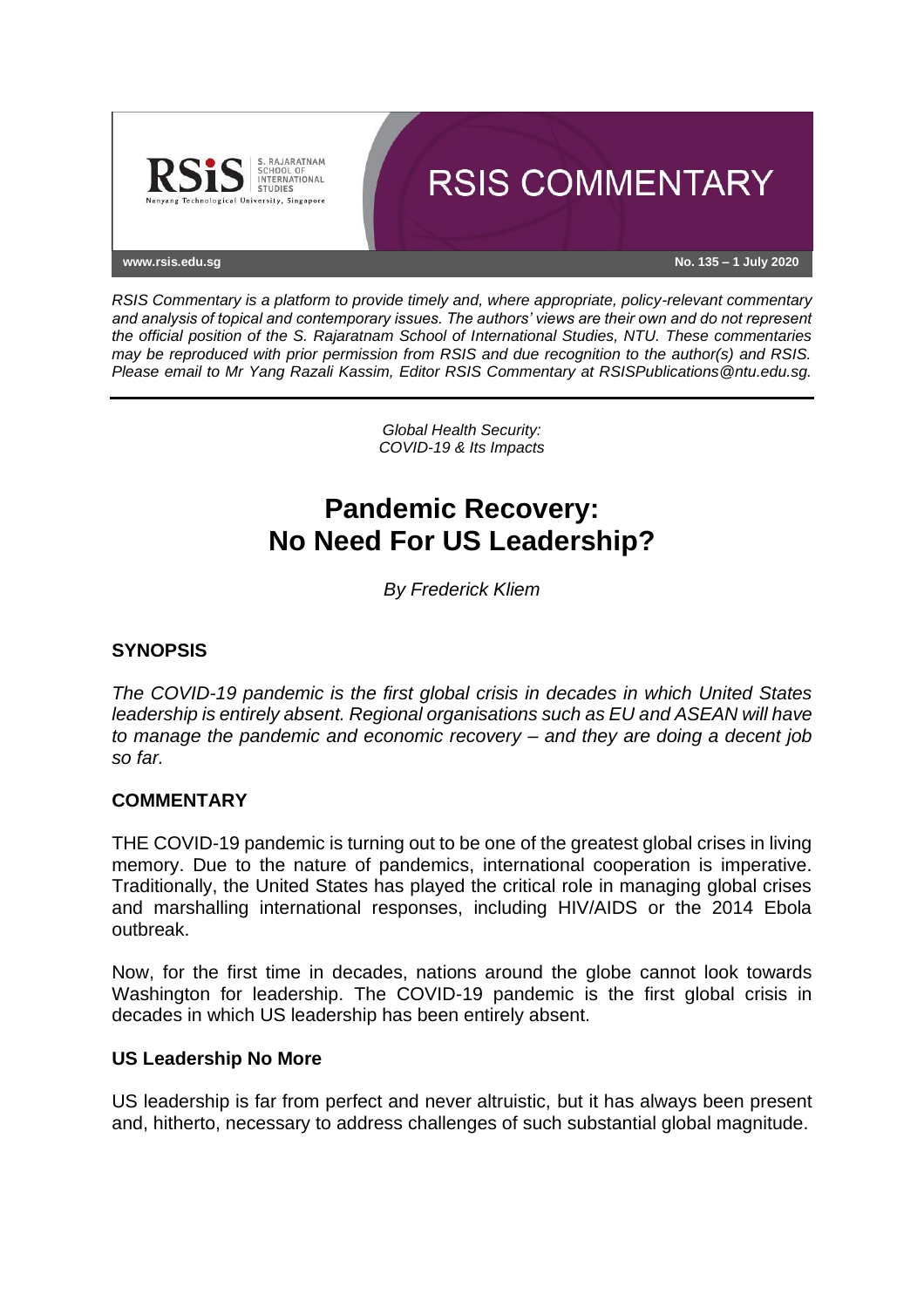It remains entirely speculative whether COVID-19 will be remembered as the moment when American leadership vanished forever. What is evident, though, is that the current US President Donald Trump has entirely abdicated the leadership role of his predecessors.

Instead of offering global support and facilitating multilateral cooperation, Trump has shown to be vastly out of his depth. Trump neglects multilateralism, [seeks to sever](https://www.reuters.com/article/us-health-coronavirus-trump-who/trump-cutting-u-s-ties-with-world-health-organization-over-virus-idUSKBN2352YJ)  [ties with the World Health Organisation \(WHO\),](https://www.reuters.com/article/us-health-coronavirus-trump-who/trump-cutting-u-s-ties-with-world-health-organization-over-virus-idUSKBN2352YJ) and disastrously mismanaged the domestic American response to the pandemic.

Rightly or wrongly but certainly unhelpfully, Trump wasted valuable time [blaming](https://www.channelnewsasia.com/news/world/trump-blames-china-mass-worldwide-killing-covid-19-coronavirus-12753604)  [Beijing](https://www.channelnewsasia.com/news/world/trump-blames-china-mass-worldwide-killing-covid-19-coronavirus-12753604) for [the "Chinese virus",](https://theconversation.com/donald-trumps-chinese-virus-the-politics-of-naming-136796) continues to [downplay](https://www.scmp.com/news/world/united-states-canada/article/3081188/coronavirus-trump-plays-down-threat-second-deadly) the severity of COVID-19, and led by bad example [taking an untested drug publicly.](https://www.bbc.com/news/world-us-canada-52717161)

If that was not bad enough leadership, the President of the US undermined state-led efforts to curtail the spread of COVID-19 by [voicing support for protesters](https://edition.cnn.com/2020/05/01/politics/donald-trump-michigan-gretchen-whitmer-protests/index.html) marching against COVID-19 lockdown measures.

### **Regionalism's Turnaround**

COVID-19 requires deeply interconnected nation states to cooperate ─ mutually providing aid, sharing information, best practices and lessons learnt, and coordinating both lockdown and reopening of borders and supply chains. And it is mostly the geographical regions where such cooperation is most promising.

The two most advanced regional organisations, the European Union and ASEAN, were both slow to react. Initially, regionalism came to a standstill. As soon as the severity of the crisis became evident, member countries switched into full nationalist [gear.](https://www.rsis.edu.sg/rsis-publication/cms/global-health-security-covid-19-and-its-impact-eu-and-asean-in-common-disunity/#.XuMI_C17HUI)

With unilateral border closures and export bans, unhelpful national self-help dynamics began to unfold in both regions. Yet, the EU has awoken from its initial crisis paralysis with impressive determination, and ASEAN is beginning to catch up, too.

### **EU Solidarity**

Before COVID-19, it would have been impossible to imagine the extent of institutional failure and lack of solidarity that characterised the EU's total absence as first crisis responder. But Brussels' comeback from paralysis has been nothing short of impressive.

EU lobbying efforts managed to break the negative self-help spiral across membership, [as individual EU members](https://www.auswaertiges-amt.de/blob/2331242/f98680e8d8c3f75df25918b8bc3d6ecf/neuer-inhalt--1--data.pdf) came to each other's aid, providing consular support and repatriation of each other's citizens, opening their ICUs to other EU patients and sending medical teams and equipment across the union.

The EU Commission and European Central Bank initiated several substantial grant and loan packages to support EU businesses and workers, and the Council are currently discussing an even [bigger financial EU instrument.](https://ec.europa.eu/info/files/eu-budget-powering-recovery-plan-europe_en) Once all financial support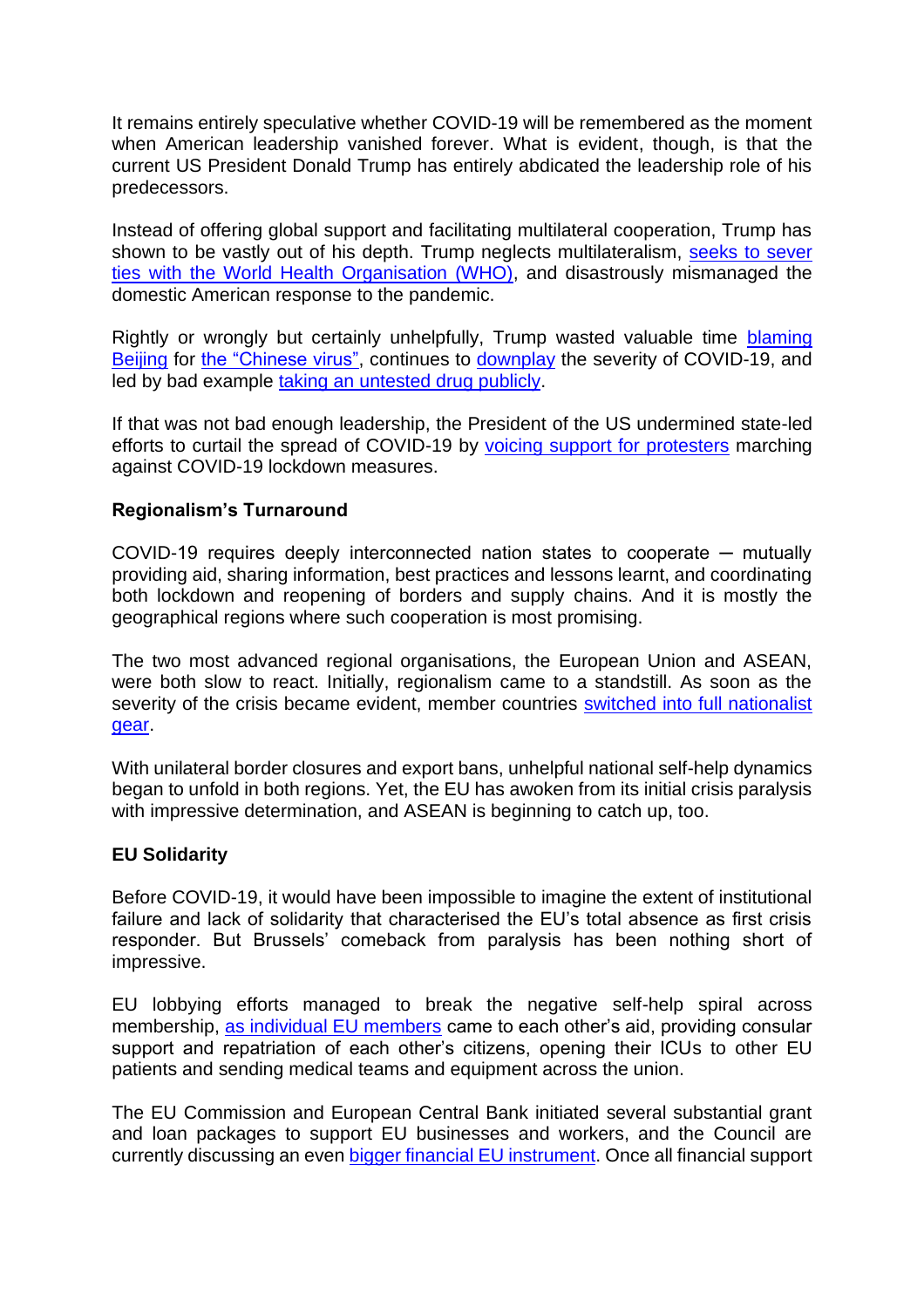packages are finalised, EU members will channel the largest ever recovery package through the EU, with a size comparable to the GDP of France.

Perhaps most important for regionalism as such, however, is the [EU's Joint Roadmap](https://ec.europa.eu/info/sites/info/files/communication_-_a_european_roadmap_to_lifting_coronavirus_containment_measures_0.pdf) to lift national pandemic-management measures in a coordinated and coherent way. To restore trust in regionalism, it is imperative to coordinate the lifting of national restrictions that were put in place all too hastily and uncoordinatedly, and to design common guidelines for future pandemics.

This minimises the detrimental impact on supply chains, trade and free movement. And it can help overcome the negative dynamics of burgeoning unilateralism and restore trust in regionalism's value-added in lieu of American leadership.

### **ASEAN Centrality 2.0**

On 14 April 2020, ASEAN held a special virtual leaders' summit to develop a COVID-19 strategy for the region. The summit allowed ASEAN leaders to exchange lessons learnt and better coordinate their responses. ASEAN leaders [agreed](https://asean.org/storage/2020/04/FINAL-Declaration-of-the-Special-ASEAN-Summit-on-COVID-19.pdf) on a set of measures to combat the virus, including the inauguration of a yet to be specified common COVID-19 response fund to aid economic recovery.

ASEAN agreed to work towards extensive sharing of information and best practices, and initiated dialogue on joint cross-border responses to retain the smooth functioning and openness of essential trade routes to protect food security and the exchange of medical equipment.

Extending their multilateral approach, ASEAN hosted a video conference [with its](https://asean.org/storage/2020/04/Final-Joint-Statement-of-the-Special-APT-Summit-on-COVID-19.pdf)  [ASEAN Plus-Three \(APT\) partners](https://asean.org/storage/2020/04/Final-Joint-Statement-of-the-Special-APT-Summit-on-COVID-19.pdf) Japan, South Korea and China, all of whom have launched organised, cohesive responses to the pandemic.

ASEAN managed to establish pan-East Asian buy-in to their multilateral approach to the crisis, for example securing APT contribution to their response fund.

APT leaders also agreed to strengthen real-time information exchange and to set-up an East Asian medical supply stockpile. They committed to ensuring the continuous flow of commodities and medical supplies across Southeast Asia and specifically emphasised the commitment to food security.

### **Regionalism's Moment**

The EU and ASEAN are also proving the value of inter-regional networking, as is already taking place with COVID-19 ASEAN-EU virtual ministerial meeting, EU financial support to ASEAN, and upcoming webinars on the topic.

Of course, ASEAN and the EU cover only 1.1 billion people. But they can be leading the way for fellow organisations, such as **SAARC**. The further extension beyond the immediate region to include third countries such as Japan and China shows the tangible value of diplomacy and multilateralism in times of crisis.

Regional recovery aside, such multilateral efforts show the path forward in this crisis